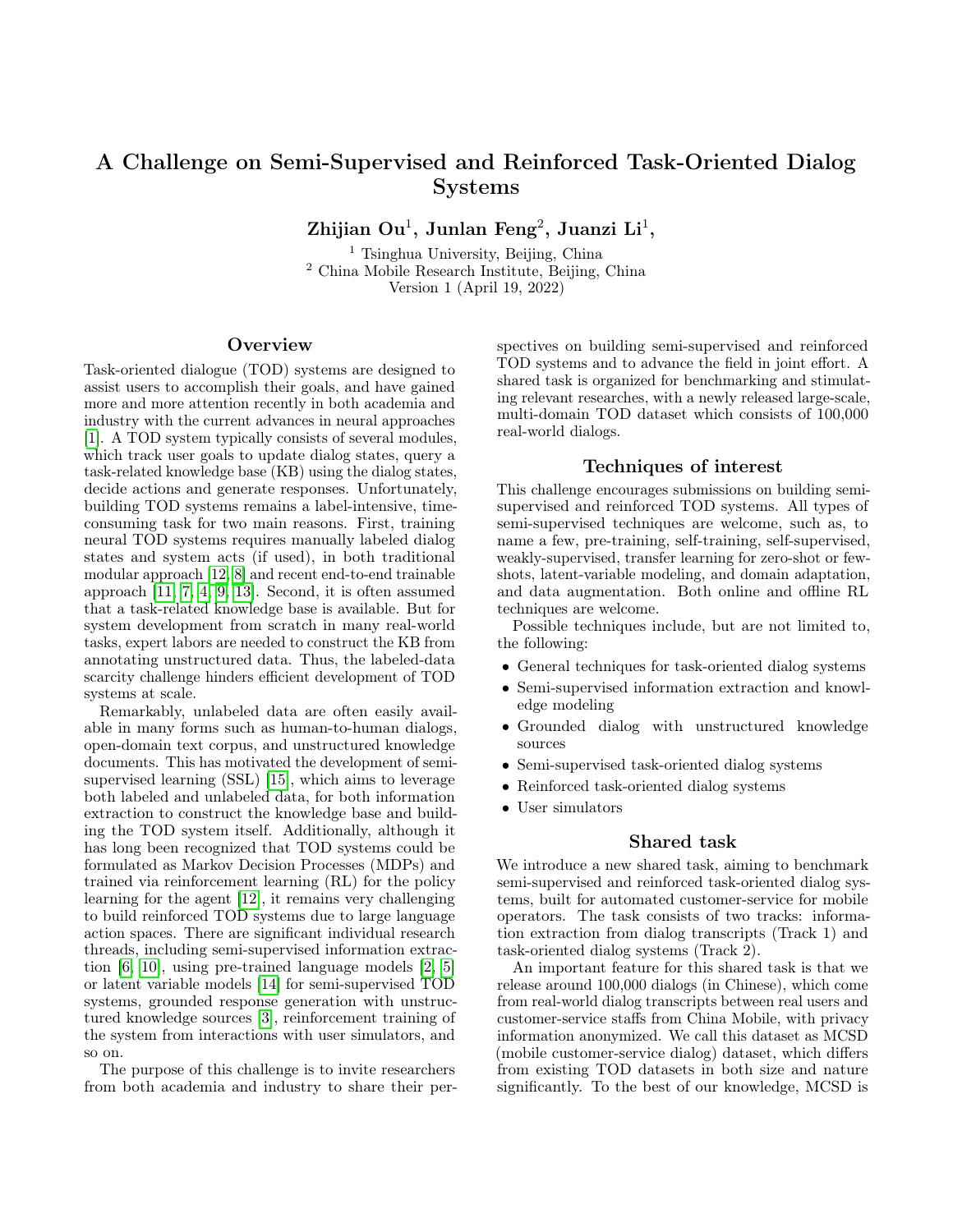

<span id="page-1-1"></span>Figure 1: An example of a schema for the "data package plan" domain, with concepts (in rectangles) and attributes (in circles).

not only the largest publicly available multi-domain TOD dataset, but also consists of real-life data (namely collected in real-world scenarios). For comparison, the widely used MultiWOZ dataset consists of 10,000 dialogs and is in fact simulated data (namely collected in a Wizard-of-Oz simulated game).

We provide a schema, and only 10,000 dialogs are labeled by crowdsourcing, while the remaining 90,000 dialogs are unlabeled. The teams are required to use this mix of labeled and unlabeled data to train information extraction models (Track 1), which could provide a knowledge base for Track 2, and train TOD systems (Track 2), which could work as customer-service bots. We put aside 5,000 dialogs as evaluation data.

## Track 1: Information Extraction from dialog transcripts

Motivation In a task-oriented dialog system, after dialog state tracking, the system needs to query a taskrelated knowledge base. The query result is important for system action decision. For system development from scratch in many real-world tasks, the knowledge base is often not readily available for training TOD systems. Traditionally, expert labors are needed to construct the knowledge base.

Given a mix of labeled and unlabeled dialog transcripts, Track 1 examines the task of training information extraction models to construct the "local" knowledge base for each dialog, which will be needed in training TOD systems in Track 2. The knowledge base is local in the sense that the mentioned entities with their mentioned attributes are extracted across all turns in a dialog, but there is no information fusion between dialogs<sup>[1](#page-1-0)</sup>. With such knowledge base, we will be able to drive the training of the TOD system.

Schema A schema is a collection of hierarchical concepts with attributes, used to organize and interpret information in a domain. We will provide a manually designed schema including concepts and their attributes, which is illustrated in Figure [1.](#page-1-1)

Task definition Based on the schema, we define two sub-tasks.

1) Entity extraction. This sub-task is to extract entities with their corresponding concepts, which are mentioned in a dialog session. In real-life dialogs, an entity may be mentioned in different surface forms, which need to be extracted. For example, "50元流量包" (50 Yuan data package plan) may have a number of different mentions in a multi-turn dialog: "50元那个业务" (50 Chinese Yuan plan), "那个流量包" (that package plan), "刚才 那个业务" (that plan). Thus, entity extraction for the MCSD dataset is more challenging than classic named entity recognition tasks (e.g., extracting person names), due to the informal, verbalized and loose form of the customer-service dialogs.

2) Slot filling. This sub-task is to extract slot values for entity slots (i.e., attributes). It is formulated as a sequence labeling task for the pre-defined slots in the schema. For example, in sentence "10GB套餐<sup>业</sup> <sup>务</sup>每月的费用是50块钱。" (The price for 10GB data package plan is 50 Chinese Yuan per month), "每月<sup>的</sup> <sup>费</sup>用是50块钱" (50 Chinese Yuan per month) will be labeled as plan price slot. An entity may have several mentions in a dialog, and the slots and values for an entity may scatter in multi-turn dialogs. Thus, the task requires entity resolution and assigning slot-value pairs to the corresponding entity. After entity extraction and slot filling, a local knowledge base will be constructed with all extracted entities with their attributes for each dialog.

Evaluation Given a dialog in testing, the trained information extraction model is used to extract entities together with slot values. We will evaluate and rank the submitted models by the extraction performance on test set. The evaluation metrics are Precision, Recall and F1. As for entity extraction, the metrics are at entity level: an entity is extracted correctly if and only if the mention span of the entity is labeled as the corresponding entity type (i.e., concept). As for slot filling, the metrics are at triple level: an entity-slot-value triple is extracted correctly if and only if 1) the mention span of the slot value is labeled as the corresponding slot type. 2) the slot-value pair is correctly assigned to the corresponding entity.

The F1 scores will be the main ranking basis on leaderboard. We will provide the following scripts and tools for the participants: 1) Baseline models for both sub-tasks; 2) Evaluation scripts to calculate the metrics.

## Track 2: Task-Oriented Dialog Systems

Motivation Most existing TOD systems require large amounts of annotations of dialog states and dialog acts (if used), which are time-consuming and labor-intensive. Track 2 examines the task of training a TOD system over the mix of labeled and unlabeled dialog transcripts.

Task definition For every labeled dialog, the annotations contain user information (such as user's data package plan, payment records and so on), which is

<span id="page-1-0"></span><sup>1</sup>We leave information fusion across dialogs for future study.